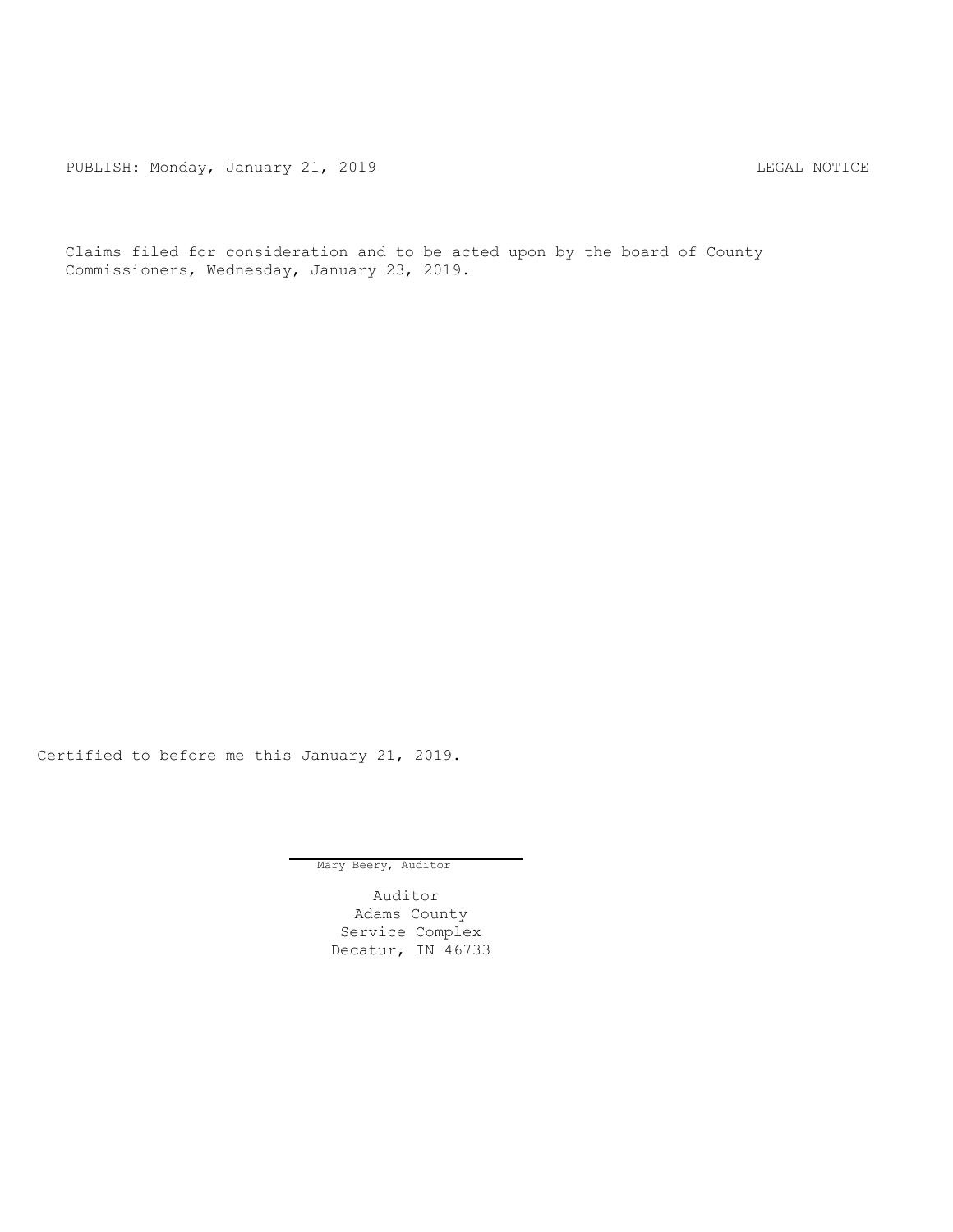

## **Claims Docket for Newspaper Adams County, Indiana**

## For Period: **12/20/2018** to **1/9/2019**

*313 W. Jefferson St. Decatur, IN 46733 (219) 724-2600*

## Date Claims to be Paid: **1/23/2019**

| <b>Vendor</b>                          | Amount    | Vendor                                   | <b>Amount</b> |
|----------------------------------------|-----------|------------------------------------------|---------------|
| Adams County Council On Aging, Inc.    | 2,400.00  | Adams Memorial Hospital                  | 31,982.25     |
| Axis Forensic Toxicology               | 210.00    | Appraisal Research Corporation           | 12,088.94     |
| Arnold Lumber Co., Inc.                | 11.00     | Baker And Sons Plumbing &                | 1,914.50      |
| Berne Ready Mix                        | 15.10     | <b>Berne Police Department</b>           | 68.00         |
| <b>Berne Witness</b>                   | 44.07     | Butler, Fairman, & Seufert               | 15,230.62     |
| <b>Charles Bowers</b>                  | 2,333.33  | Chet's Pest Control                      | 30.00         |
| Cintas Location #338                   | 493.11    | <b>Complete Printing Service</b>         | 330.00        |
| Computer Systems, Inc.                 | 29,625.00 | Dealership Holdings LLC                  | 27,444.00     |
| Decatur Daily Democrat                 | 155.73    | Decatur Police Department                | 160.00        |
| Geneva Police Department               | 32.00     | Gordon Food Service                      | 4,754.45      |
| Grimm's Auto                           | 48.70     | I.C.O. Training Fund                     | 4.00          |
| Indiana State Coroners Association     | 450.00    | Indiana State Police                     | 79.00         |
| Maumee River Basin Commission          | 11,272.00 | Monroe Trophy                            | 87.50         |
| Monroe Water Department                | 483.95    | Park Center                              | 167.00        |
| Paul Reidenbach Equipment              | 4.00      | Piqua Repair Inc.                        | 975.00        |
| Portland Motor Parts, Inc              | 356.85    | Quill Corporation                        | 163.92        |
| Roto-Rooter                            | 200.00    | Summit Radiology, PC                     | 6.83          |
| Town Of Monroe                         | 600.00    | Treasurer of Adams County                | 18,130.86     |
| Tri-State First Aid                    | 29.85     | West Payment Center                      | 98.91         |
| Central Indiana Hardware               | 352.20    | Miller, Burry & Brown, P.C.              | 3,480.26      |
| Intoximeters, Inc.                     | 506.50    | Imi Irving Material, Inc.                | 201.30        |
| Town Of Geneva                         | 480.00    | Jay County REMC                          | 52.00         |
| Myers Floor Covering & Furniture       | 369.84    | Assoc. of IN Prosecuting Attorneys, Inc. | 2,200.00      |
| Waste Management                       | 238.98    | Indiana Assoc. Of County Commissioners   | 950.00        |
| B Secure Alarm Systems, Inc.           | 278.38    | Bixler Insurance, Inc.                   | 75.00         |
| B & K Hydraulics LLC                   | 30.00     | Youth Opportunity Center, Inc            | 7,700.00      |
| Nussbaum Transmission Ser              | 200.00    | Indiana Recorders Association            | 518.79        |
| Bob's Locksmith Shop                   | 79.00     | Buchan Logging, Inc.                     | 1,597.50      |
| Best-One of Monroe                     | 784.41    | <b>Adams County Clerk</b>                | 25.00         |
| Matthew Bender                         | 515.61    | Indiana County Treasurers' Association   | 420.00        |
| Detroit Salt Company LLC               | 2,956.03  | Harvest Land Co-op                       | 22,299.58     |
| Koorsen Fire and Security, Inc.        | 1,441.75  | Adams County Truck Repair, Inc.          | 108.70        |
| Indiana Drug Enforcement Association   | 275.00    | David Lombard, PHD                       | 900.00        |
| Adams County Sheriff's Department      | 152.00    | ERS Wireless Communications              | 1,704.23      |
| VoMac Trucks Sales & Service           | 85.03     | Parson Mortuary                          | 500.00        |
| K & K Insurance Group, Inc.            | 525.00    | Troyer's Market LLC                      | 8,330.38      |
| Clinical & Forensic Psychological Ser. | 750.00    | Kendall Electric, Inc.                   | 49.61         |
| McKesson Medical - Surgical            | 978.90    | Bi-County Services, Inc                  | 3,276.00      |
| Alpine Falls, Inc.                     | 29.46     | 5 Alarm Fire & Safety Equipment, LLC     | 748.88        |
| <b>Stationair's Express</b>            | 6,363.15  | Schwartz Steel LLC                       | 18.46         |
| Schneider Corporation                  | 3,550.00  | Personal Touch Specialities & Gifts      | 381.10        |
| Chad Kukelhan                          | 142.72    | FlexPAC                                  | 842.72        |
| Indiana Clerk's Association            | 450.00    | Paul W Rumple                            | 100.00        |
| Decatur Ace Hardware                   | 963.28    | O'Reilly Auto Parts                      | 162.60        |
| Cates and Associates Inc               | 600.00    | Phil Eicher                              | 50.00         |
| Anna Steiner                           | 50.00     | Central Customer Charges                 | 338.49        |
| Robert W Reef                          | 100.00    | Adams County Community Corrections       | 39.00         |
| Attenti US Inc                         | 12,044.05 | Indigital Telecom                        | 4,313.82      |